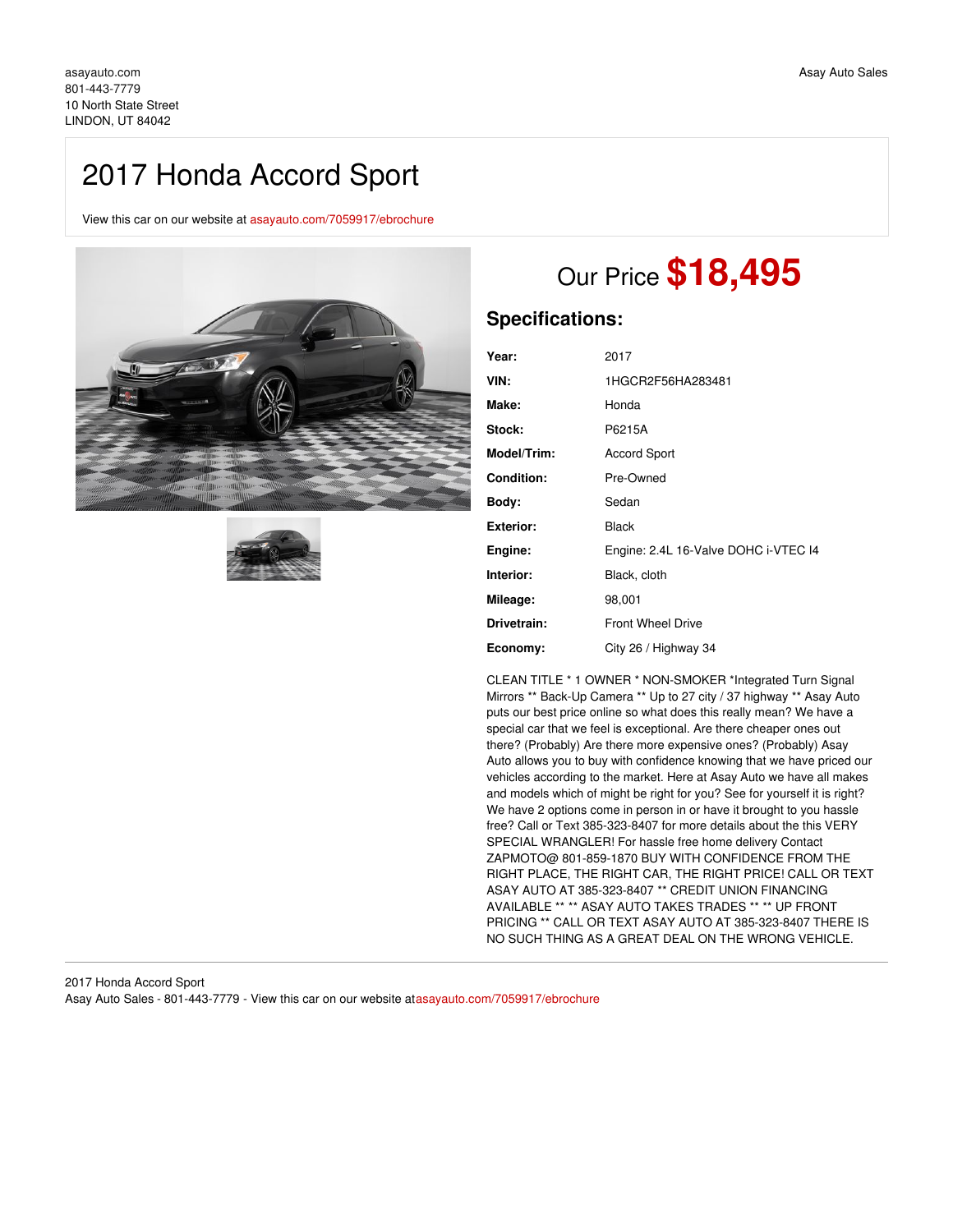

#### 2017 Honda Accord Sport

Asay Auto Sales - 801-443-7779 - View this car on our website at[asayauto.com/7059917/ebrochure](https://asayauto.com/vehicle/7059917/2017-honda-accord-sport-lindon-ut-84042/7059917/ebrochure)

## **Installed Options**

#### **Interior**

- Front Bucket Seats -inc: driver's seat 10-way power adjustment and driver's seat power lumbar support
- 8-Way Driver Seat- 4-Way Passenger Seat -inc: Manual Recline and Fore/Aft Movement
- 60-40 Folding Bench Front Facing Fold Forward Seatback Rear Seat
- Manual Tilt/Telescoping Steering Column
- Gauges -inc: Speedometer, Odometer, Engine Coolant Temp, Tachometer, Trip Odometer and Trip Computer
- Power Rear Windows- Leather/Piano Black Steering Wheel- Front Cupholder
- Rear Cupholder- Valet Function
- Remote Keyless Entry w/Integrated Key Transmitter, 2 Door Curb/Courtesy, Illuminated Entry, Illuminated Ignition Switch and Panic Button
- Remote Releases -Inc: Mechanical Cargo Access and Mechanical Fuel
- Cruise Control w/Steering Wheel Controls- Dual Zone Front Automatic Air Conditioning
- HVAC -inc: Underseat Ducts- Glove Box- Driver Foot Rest- Full Cloth Headliner
- Leather/Metal-Look Gear Shifter Material
- Interior Trim -inc: Simulated Carbon Fiber Instrument Panel Insert, Simulated Carbon Fiber Door Panel Insert, Metal-Look/Piano Black Console Insert and Piano Black/Chrome Interior **Accents**
- Vinyl Door Trim Insert- Cloth Seat Trim- Day-Night Rearview Mirror
- Driver And Passenger Visor Vanity Mirrors w/Driver And Passenger Illumination
- Full Floor Console w/Covered Storage, Mini Overhead Console w/Storage and 2 12V DC Power Outlets
- Front Map Lights- Fade-To-Off Interior Lighting
- Full Carpet Floor Covering -inc: Carpet Front And Rear Floor Mats
- Carpet Floor Trim and Carpet Trunk Lid/Rear Cargo Door Trim
- Cargo Area Concealed Storage- Cargo Space Lights- FOB Controls -inc: Cargo Access
- Instrument Panel Bin, Driver / Passenger And Rear Door Bins
- Power 1st Row Windows w/Driver 1-Touch Up/Down Air Filtration
- 2 12V DC Power Outlets- Engine Immobilizer- Perimeter Alarm
- Seats w/Leatherette Back Material- 2 Seatback Storage Pockets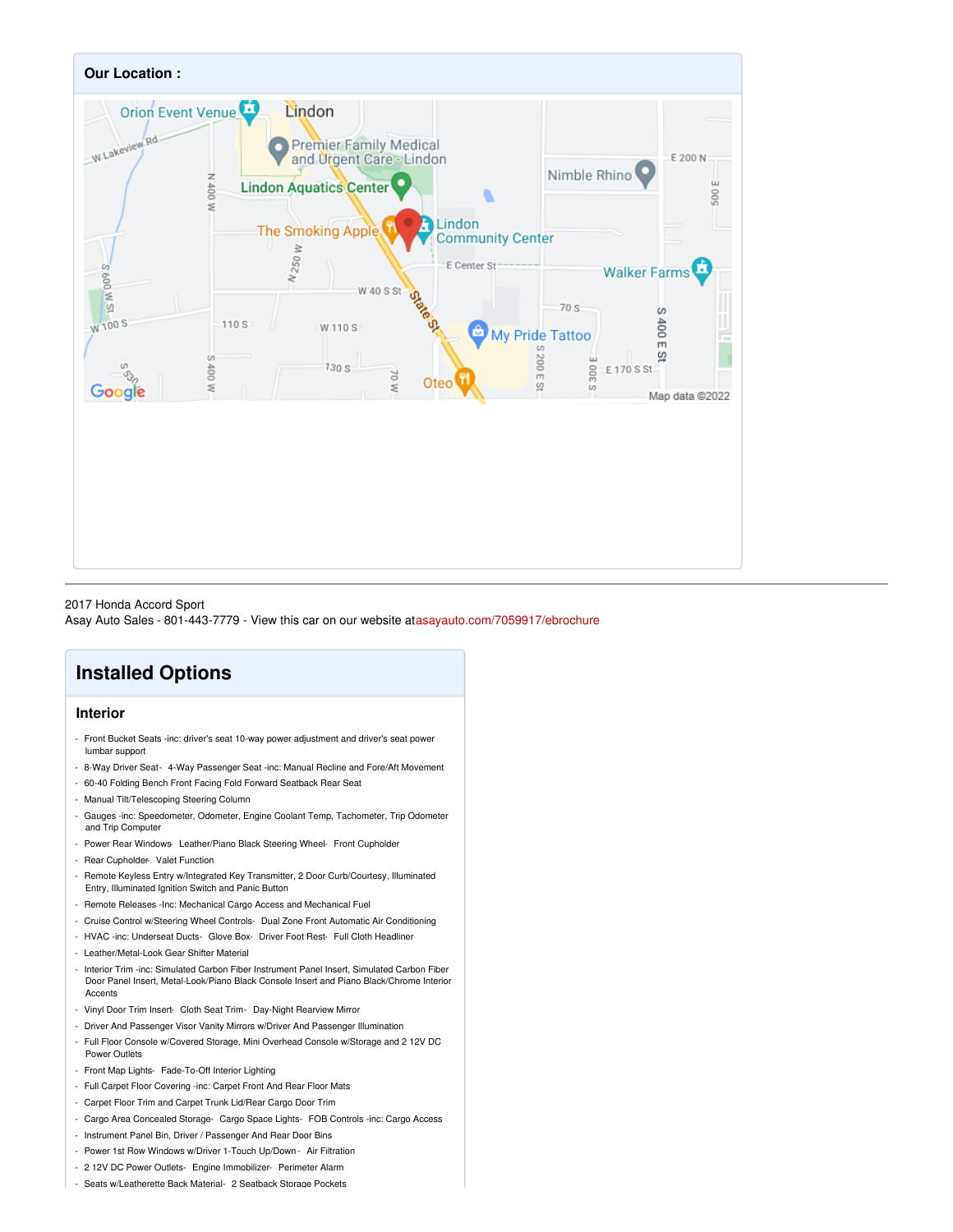- Seats w/Leatherette Back Material- 2 Seatback Storage Pockets - Front Center Armrest and Rear Center Armrest
- Manual Adjustable Front Head Restraints and Manual Adjustable Rear Head Restraints
- Analog Appearance- Outside Temp Gauge- Trip Computer- Systems Monitor
- Power Door Locks w/Autolock Feature- Delayed Accessory Power

#### **Exterior**

- Light Tinted Glass- Speed Sensitive Variable Intermittent Wipers
- Galvanized Steel/Aluminum Panels- Chrome Grille- Lip Spoiler
- Trunk Rear Cargo Access
- Auto On/Off Projector Beam Halogen Daytime Running Headlamps w/Delay-Off
- LED Brakelights- Front Fog Lamps- Fixed Rear Window w/Defroster
- Body-Colored Power Side Mirrors w/Manual Folding- Rocker Panel Extensions
- Chrome Door Handles- Chrome Side Windows Trim and Black Front Windshield Trim
- Body-Colored Rear Bumper- Body-Colored Front Bumper- Clearcoat Paint
- Compact Spare Tire Mounted Inside Under Cargo- Steel Spare Wheel
- Tires: P235/40R19 96V AS- Wheels: 19" Alloy

#### **Safety**

- Front Bucket Seats -inc: driver's seat 10-way power adjustment and driver's seat power lumbar support
- 8-Way Driver Seat- 4-Way Passenger Seat -inc: Manual Recline and Fore/Aft Movement
- 60-40 Folding Bench Front Facing Fold Forward Seatback Rear Seat
- Manual Tilt/Telescoping Steering Column
- Gauges -inc: Speedometer, Odometer, Engine Coolant Temp, Tachometer, Trip Odometer and Trip Computer
- Power Rear Windows-Leather/Piano Black Steering Wheel- Front Cupholder
- Rear Cupholder- Valet Function
- Remote Keyless Entry w/Integrated Key Transmitter, 2 Door Curb/Courtesy, Illuminated Entry, Illuminated Ignition Switch and Panic Button
- Remote Releases -Inc: Mechanical Cargo Access and Mechanical Fuel
- Cruise Control w/Steering Wheel Controls- Dual Zone Front Automatic Air Conditioning
- HVAC -inc: Underseat Ducts- Glove Box- Driver Foot Rest- Full Cloth Headliner
- Leather/Metal-Look Gear Shifter Material
- Interior Trim -inc: Simulated Carbon Fiber Instrument Panel Insert, Simulated Carbon Fiber Door Panel Insert, Metal-Look/Piano Black Console Insert and Piano Black/Chrome Interior Accents
- Vinyl Door Trim Insert- Cloth Seat Trim- Day-Night Rearview Mirror
- Driver And Passenger Visor Vanity Mirrors w/Driver And Passenger Illumination
- Full Floor Console w/Covered Storage, Mini Overhead Console w/Storage and 2 12V DC Power Outlets
- Front Map Lights- Fade-To-Off Interior Lighting
- Full Carpet Floor Covering -inc: Carpet Front And Rear Floor Mats
- Carpet Floor Trim and Carpet Trunk Lid/Rear Cargo Door Trim
- Cargo Area Concealed Storage- Cargo Space Lights- FOB Controls -inc: Cargo Access
- Instrument Panel Bin, Driver / Passenger And Rear Door Bins
- Power 1st Row Windows w/Driver 1-Touch Up/Down Air Filtration
- 2 12V DC Power Outlets- Engine Immobilizer- Perimeter Alarm
- Seats w/Leatherette Back Material- 2 Seatback Storage Pockets
- Front Center Armrest and Rear Center Armrest
- Manual Adjustable Front Head Restraints and Manual Adjustable Rear Head Restraints
- Analog Appearance- Outside Temp Gauge- Trip Computer- Systems Monitor
- Power Door Locks w/Autolock Feature- Delayed Accessory Power

#### **Mechanical**

- 4-Wheel Disc Brakes w/4-Wheel ABS, Front Vented Discs, Brake Assist and Hill Hold Control
- Multi-Link Rear Suspension w/Coil Springs- Strut Front Suspension w/Coil Springs
- Quasi-Dual Stainless Steel Exhaust w/Chrome Tailpipe Finisher- 17.2 Gal. Fuel Tank
- Electric Power-Assist Speed-Sensing Steering- Front And Rear Anti-Roll Bars
- Gas-Pressurized Shock Absorbers- Battery w/Run Down Protection- Front-Wheel Drive
- Transmission: Continuously Variable w/Sport Mode -inc: paddle shifters, sequential mode gear selection indicator and shift lever position indicator
- Engine: 2.4L 16-Valve DOHC i-VTEC I4